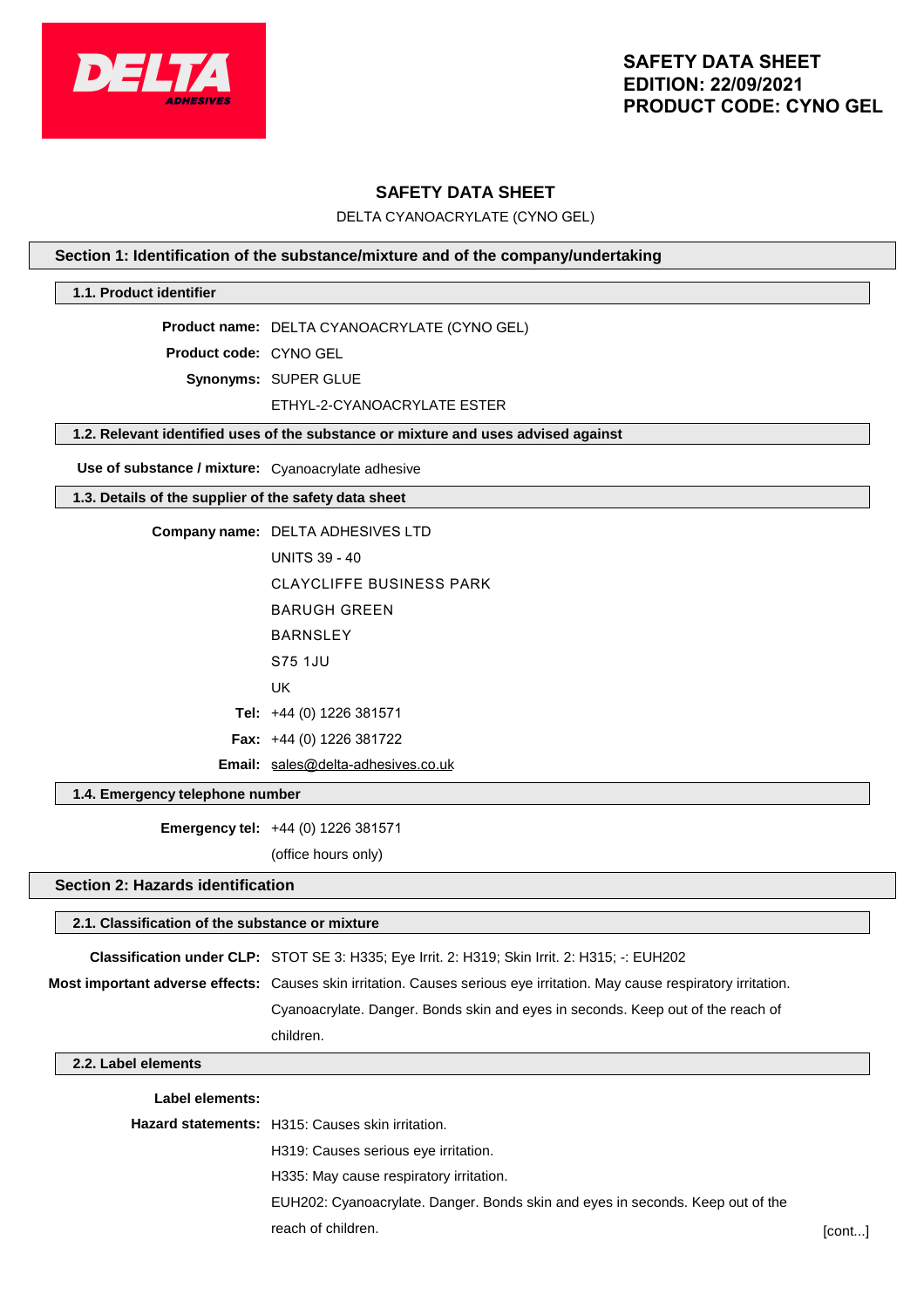

# **SAFETY DATA SHEET EDITION: 22/09/2021 PRODUCT CODE: CYNO GEL**

**Page:** 2

**Hazard pictograms:** GHS07: Exclamation mark **Signal words:** Warning **Precautionary statements:** P261: Avoid breathing vapours. P264: Wash hands thoroughly after handling. P271: Use only outdoors or in a well-ventilated area. P280: Wear protective gloves/protective clothing/eye protection/face protection. P302+352: IF ON SKIN: Wash with plenty of water/. P304+340: IF INHALED: Remove person to fresh air and keep comfortable for breathing. P305+351+338: IF IN EYES: Rinse cautiously with water for several minutes. Remove contact lenses, if present and easy to do. Continue rinsing. P312: Call a if you feel unwell. P332+313: If skin irritation occurs: Get medical advice/attention. P337+313: If eye irritation persists: Get medical advice/attention. P501: Dispose of contents/container to comply with Local, National and International regulations.

**2.3. Other hazards**

PBT: This product is not identified as a PBT/vPvB substance.

# **Section 3: Composition/information on ingredients**

**3.2. Mixtures**

#### **Hazardous ingredients:**

ETHYL-2-CYANOACRYLATE

| <b>EINECS</b> | CAS       | PBT/WEL | CLP Classification                                                              | Percent |
|---------------|-----------|---------|---------------------------------------------------------------------------------|---------|
| 230-391-5     | 7085-85-0 | -       | <sup>∣</sup> Eye Irrit. 2: H319; STOT SE 3: H335;<br><b>Skin Irrit. 2: H315</b> | 70-90%  |

#### **Section 4: First aid measures**

#### **4.1. Description of first aid measures**

**Skin contact:** Wash immediately with plenty of soap and water.

**Eye contact:** Bathe the eye with running water for 15 minutes. Transfer to hospital for specialist

examination.

**Ingestion:** Wash out mouth with water.

**Inhalation:** Not applicable.

#### **4.2. Most important symptoms and effects, both acute and delayed**

**Skin contact:** There may be irritation and redness at the site of contact.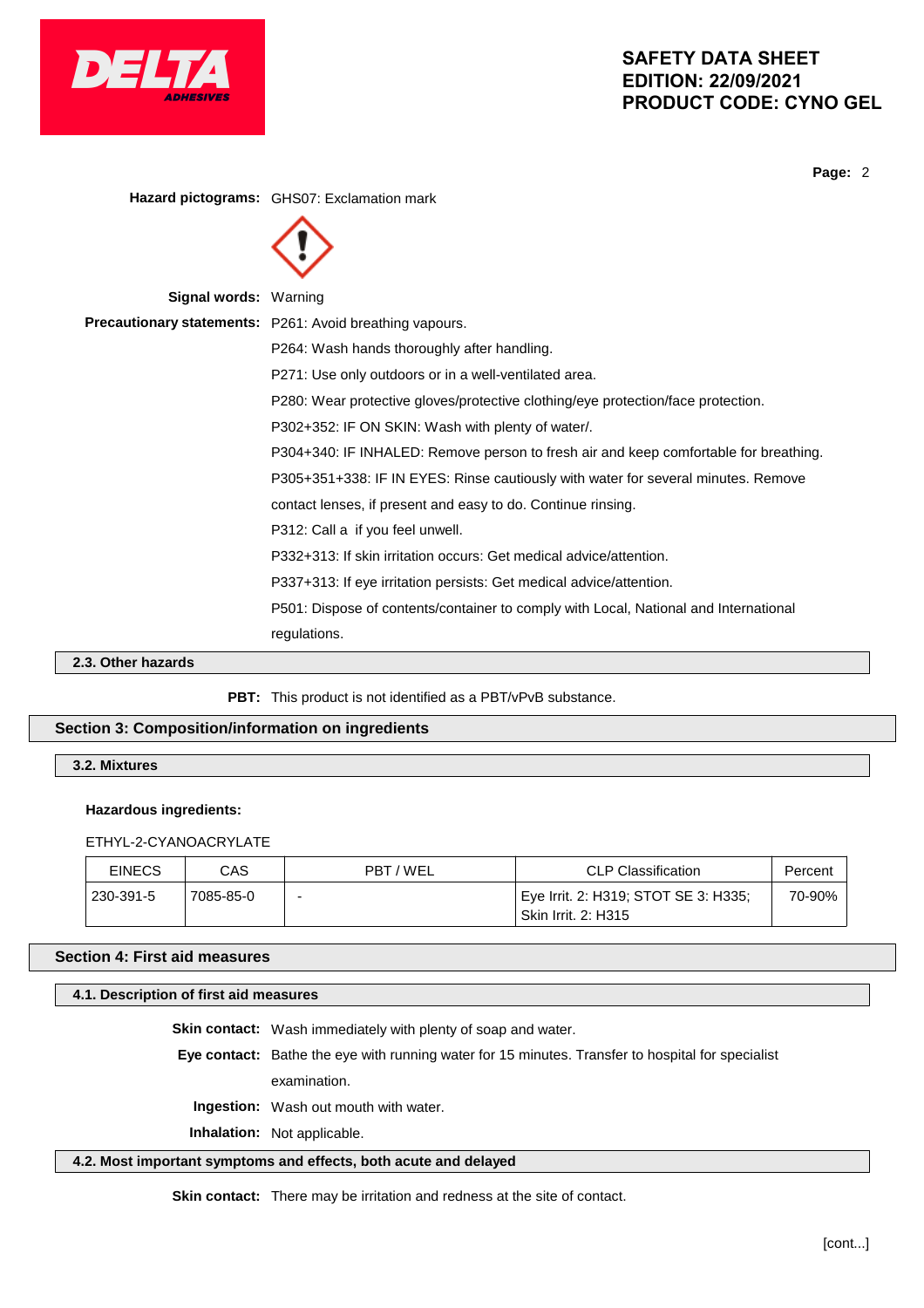

# **SAFETY DATA SHEET EDITION: 22/09/2021 PRODUCT CODE: CYNO GEL**

**Page:** 3

| Eye contact: There may be pain and redness. The eyes may water profusely. There may be severe      |
|----------------------------------------------------------------------------------------------------|
| pain. The vision may become blurred. May cause permanent damage.                                   |
| <b>Ingestion:</b> There may be soreness and redness of the mouth and throat. Nausea and stomach    |
| pain may occur.                                                                                    |
| <b>Inhalation:</b> There may be irritation of the throat with a feeling of tightness in the chest. |
|                                                                                                    |

**Delayed / immediate effects:** Immediate effects can be expected after short-term exposure.

**4.3. Indication of any immediate medical attention and special treatment needed**

**Immediate / special treatment:** Eye bathing equipment should be available on the premises.

#### **Section 5: Fire-fighting measures**

#### **5.1. Extinguishing media**

**Extinguishing media:** Suitable extinguishing media for the surrounding fire should be used. Use water spray to cool containers.

#### **5.2. Special hazards arising from the substance or mixture**

**Exposure hazards:** In combustion emits toxic fumes.

#### **5.3. Advice for fire-fighters**

**Advice for fire-fighters:** Wear self-contained breathing apparatus. Wear protective clothing to prevent contact with skin and eyes.

# **Section 6: Accidental release measures**

#### **6.1. Personal precautions, protective equipment and emergency procedures**

**Personal precautions:** Mark out the contaminated area with signs and prevent access to unauthorised

personnel. Do not attempt to take action without suitable protective clothing - see section

8 of SDS. Turn leaking containers leak-side up to prevent the escape of liquid.

#### **6.2. Environmental precautions**

**Environmental precautions:** Do not discharge into drains or rivers. Contain the spillage using bunding.

#### **6.3. Methods and material for containment and cleaning up**

**Clean-up procedures:** Absorb into dry earth or sand. Transfer to a closable, labelled salvage container for disposal by an appropriate method.

#### **6.4. Reference to other sections**

**Reference to other sections:** Refer to section 8 of SDS.

#### **Section 7: Handling and storage**

#### **7.1. Precautions for safe handling**

**Handling requirements:** Avoid direct contact with the substance. Ensure there is sufficient ventilation of the area. Avoid the formation or spread of mists in the air.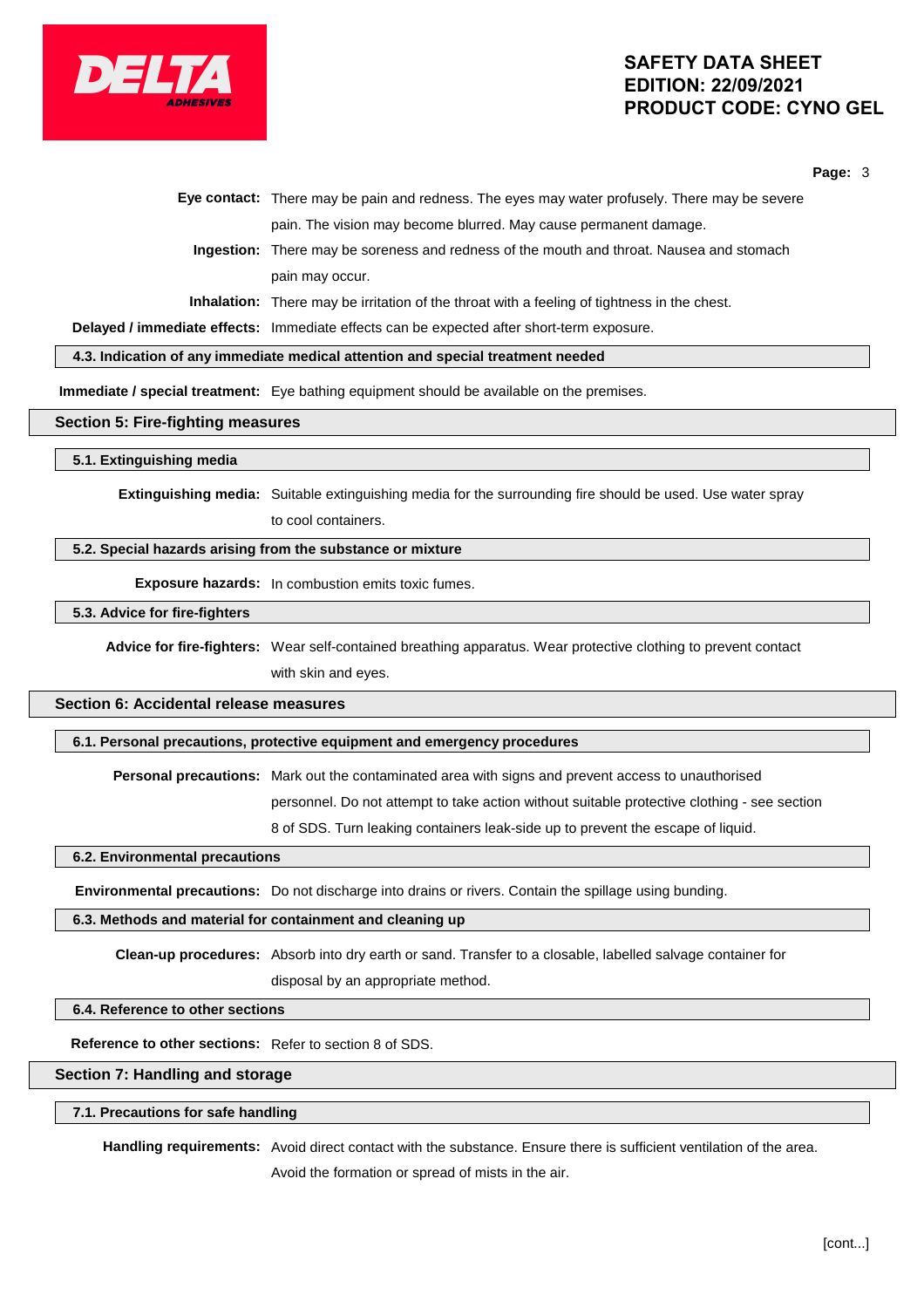

# **SAFETY DATA SHEET EDITION: 22/09/2021 PRODUCT CODE: CYNO GEL**

**Page:** 4

|                                                                                             |                          | 7.2. Conditions for safe storage, including any incompatibilities |                                                                                                          |                               |              |
|---------------------------------------------------------------------------------------------|--------------------------|-------------------------------------------------------------------|----------------------------------------------------------------------------------------------------------|-------------------------------|--------------|
|                                                                                             |                          |                                                                   | Storage conditions: Store in a cool, well ventilated area. Keep container tightly closed.                |                               |              |
|                                                                                             |                          |                                                                   | Suitable packaging: Must only be kept in original packaging.                                             |                               |              |
|                                                                                             | 7.3. Specific end use(s) |                                                                   |                                                                                                          |                               |              |
|                                                                                             |                          | Section 8: Exposure controls/personal protection                  |                                                                                                          |                               |              |
|                                                                                             | 8.1. Control parameters  |                                                                   |                                                                                                          |                               |              |
| <b>Hazardous ingredients:</b><br>ETHYL-2-CYANOACRYLATE<br><b>Workplace exposure limits:</b> |                          |                                                                   |                                                                                                          |                               |              |
|                                                                                             | <b>State</b>             | 8 hour TWA                                                        | 15 min. STEL                                                                                             | Respirable dust<br>8 hour TWA | 15 min. STEL |
|                                                                                             | UK.                      | -                                                                 | $1.5 \text{ mg/m}$ 3                                                                                     |                               |              |
| <b>DNEL/PNEC Values</b><br>DNEL / PNEC No data available.                                   |                          |                                                                   |                                                                                                          |                               |              |
|                                                                                             | 8.2. Exposure controls   |                                                                   |                                                                                                          |                               |              |
| <b>Engineering measures:</b> Ensure there is sufficient ventilation of the area.            |                          |                                                                   |                                                                                                          |                               |              |
|                                                                                             |                          |                                                                   | <b>Respiratory protection:</b> Self-contained breathing apparatus must be available in case of emergency |                               |              |

**Respiratory protection:** Self-contained breathing apparatus must be available in case of emergency. **Hand protection:** Protective gloves. **Eye protection:** Tightly fitting safety goggles. Ensure eye bath is to hand. **Skin protection:** Protective clothing.

# **Section 9: Physical and chemical properties**

# **9.1. Information on basic physical and chemical properties**

| <b>State: Liquid</b>                  |                                                |                                  |  |
|---------------------------------------|------------------------------------------------|----------------------------------|--|
|                                       | <b>Colour: Colourless</b>                      |                                  |  |
|                                       | <b>Odour:</b> Sharp characteristic odour.      |                                  |  |
| <b>Solubility in water:</b> Insoluble |                                                |                                  |  |
|                                       | Also soluble in: Acetone. (Completely soluble) |                                  |  |
| <b>Boiling point/range°C: 150</b>     |                                                | <b>Flash point °C:</b> $60 - 93$ |  |
| Vapour pressure: 0.293 mmHg           |                                                | <b>Relative density: 1.04</b>    |  |
|                                       |                                                |                                  |  |

**9.2. Other information**

**Other information:** No data available.

# **Section 10: Stability and reactivity**

**10.1. Reactivity**

**Reactivity:** Stable under recommended transport or storage conditions.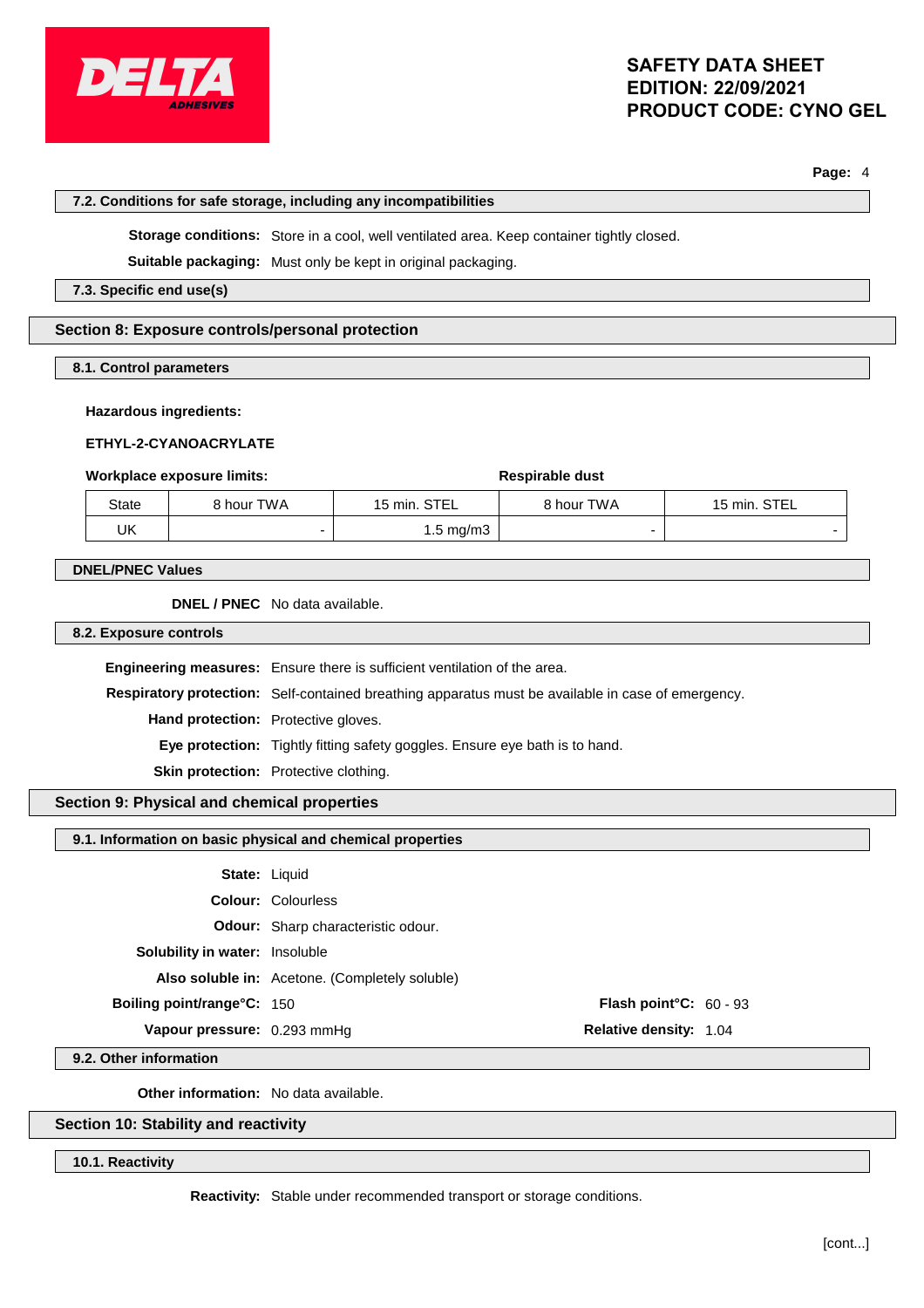

**Page:** 5

#### **10.2. Chemical stability**

**Chemical stability:** Stable under normal conditions.

#### **10.3. Possibility of hazardous reactions**

**Hazardous reactions:** Hazardous reactions will not occur under normal transport or storage conditions.

Decomposition may occur on exposure to conditions or materials listed below.

#### **10.4. Conditions to avoid**

**Conditions to avoid:** Heat.

#### **10.5. Incompatible materials**

**Materials to avoid:** Strong oxidising agents. Strong acids.

### **10.6. Hazardous decomposition products**

**Haz. decomp. products:** In combustion emits toxic fumes.

# **Section 11: Toxicological information**

#### **11.1. Information on toxicological effects**

#### **Toxicity values:**

| Route         | Species    | Test | Value | Jnits |
|---------------|------------|------|-------|-------|
| ORAL          | <b>RAT</b> | LD50 | >5000 | mg/kg |
| <b>DERMAL</b> | <b>RBT</b> | LD50 | >2000 | mg/kg |

#### **Hazardous ingredients:**

#### **ETHYL-2-CYANOACRYLATE**

|  | $^{\circ}$ ORL | A<br>. .<br>$\mathbf{v}$ | LD50<br>$ -$ |  | $^{\prime\prime}$ iiii/ne<br>$\sim$ $\sim$ |
|--|----------------|--------------------------|--------------|--|--------------------------------------------|
|--|----------------|--------------------------|--------------|--|--------------------------------------------|

### **Relevant hazards for product:**

| Hazard                        | Route      | Basis                 |
|-------------------------------|------------|-----------------------|
| Skin corrosion/irritation     | DRM        | Hazardous: calculated |
| Serious eye damage/irritation | OPT        | Hazardous: calculated |
| STOT-single exposure          | <b>INH</b> | Hazardous: calculated |

#### **Symptoms / routes of exposure**

| <b>Skin contact:</b> There may be irritation and redness at the site of contact.                   |
|----------------------------------------------------------------------------------------------------|
| Eye contact: There may be pain and redness. The eyes may water profusely. There may be severe      |
| pain. The vision may become blurred. May cause permanent damage.                                   |
| <b>Ingestion:</b> There may be soreness and redness of the mouth and throat. Nausea and stomach    |
| pain may occur.                                                                                    |
| <b>Inhalation:</b> There may be irritation of the throat with a feeling of tightness in the chest. |
| Delayed / immediate effects: Immediate effects can be expected after short-term exposure.          |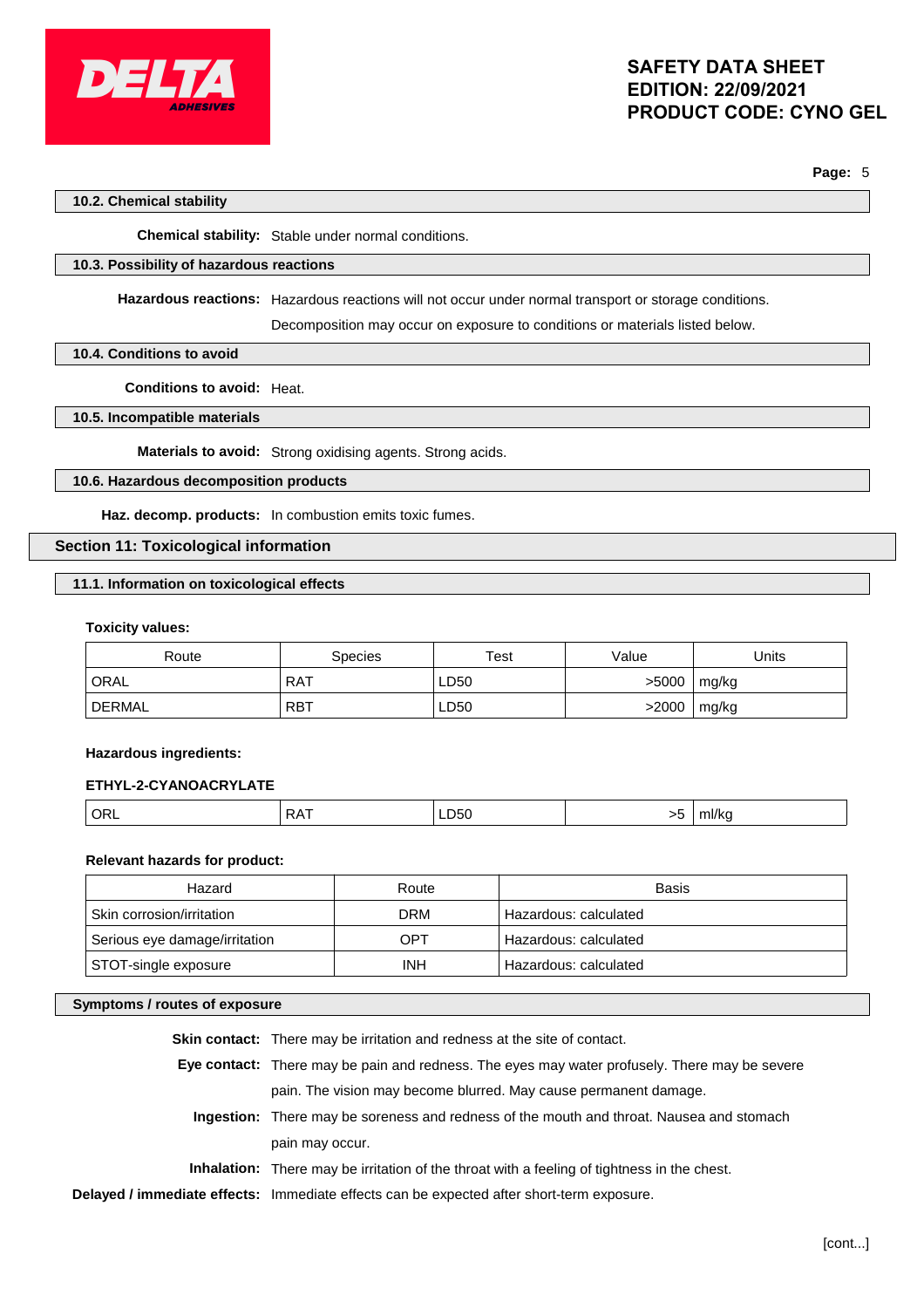

**Page:** 6

#### **Section 12: Ecological information**

**12.1. Toxicity**

**Ecotoxicity values:** No data available.

#### **12.2. Persistence and degradability**

**Persistence and degradability:** Biodegradable.

**12.3. Bioaccumulative potential**

**Bioaccumulative potential:** No bioaccumulation potential.

**12.4. Mobility in soil**

**Mobility:** Readily absorbed into soil.

**12.5. Results of PBT and vPvB assessment**

**PBT identification:** This product is not identified as a PBT/vPvB substance.

**12.6. Other adverse effects**

**Other adverse effects:** Negligible ecotoxicity.

**Section 13: Disposal considerations**

**13.1. Waste treatment methods**

**Disposal operations:** Transfer to a suitable container and arrange for collection by specialised disposal company. **Disposal of packaging:** Dispose of in a regulated landfill site or other method for hazardous or toxic wastes. **NB:** The user's attention is drawn to the possible existence of regional or national

regulations regarding disposal.

**Section 14: Transport information**

**Transport class:** This product does not require a classification for transport.

**Section 15: Regulatory information**

**15.1. Safety, health and environmental regulations/legislation specific for the substance or mixture**

**Specific regulations:** Not applicable.

**15.2. Chemical Safety Assessment**

**Chemical safety assessment:** A chemical safety assessment has not been carried out for the substance or the mixture by the supplier.

# **Section 16: Other information**

#### **Other information**

**Other information:** This safety data sheet is prepared in accordance with Commission Regulation (EU) No

2015/830.

\* indicates text in the SDS which has changed since the last revision.